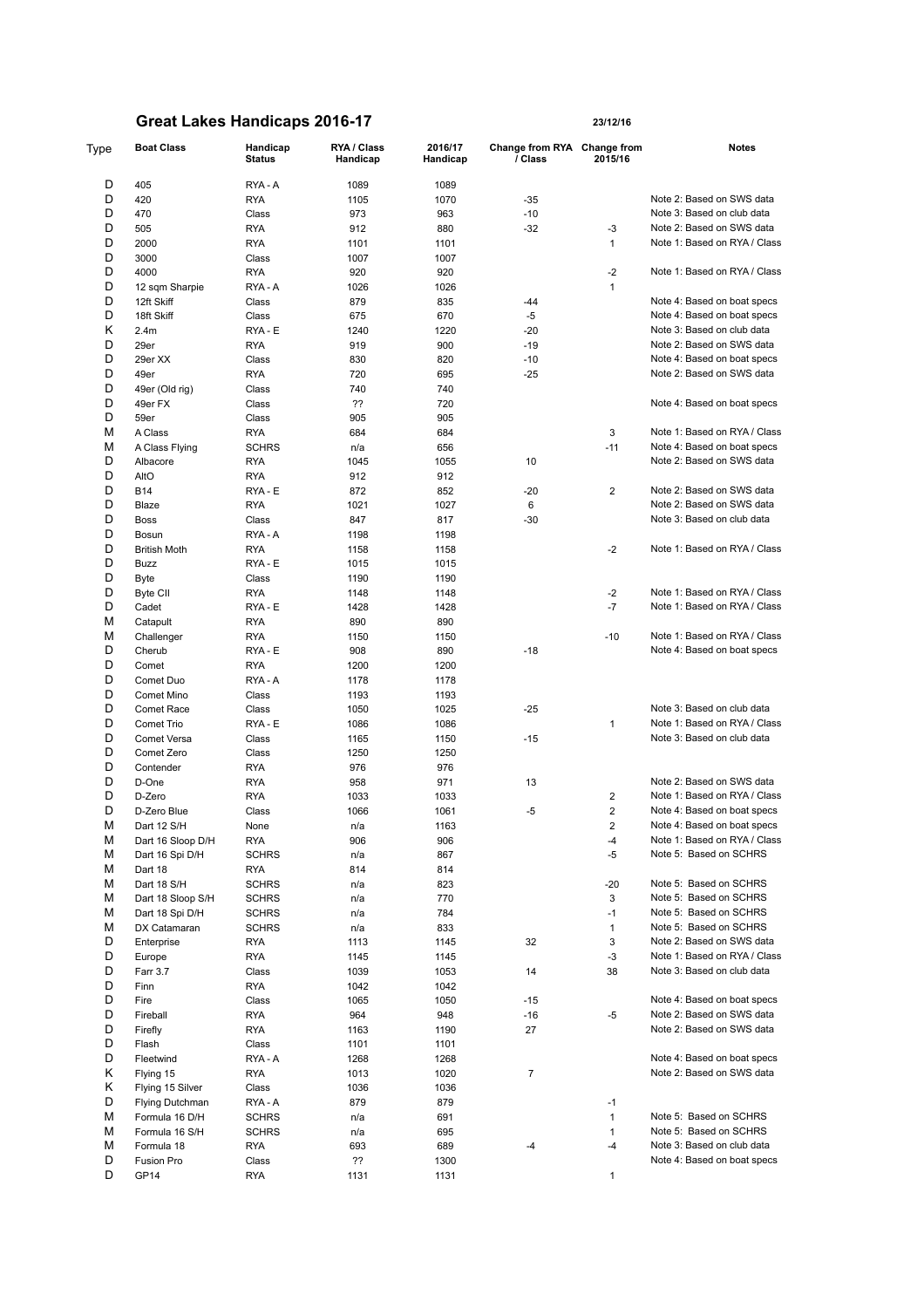| Type   | <b>Boat Class</b>             | Handicap<br><b>Status</b> | RYA / Class<br>Handicap | 2016/17<br>Handicap | Change from RYA Change from<br>/ Class | 2015/16        | Notes                                                   |
|--------|-------------------------------|---------------------------|-------------------------|---------------------|----------------------------------------|----------------|---------------------------------------------------------|
| D      | Graduate                      | <b>RYA</b>                | 1132                    | 1132                |                                        | $-4$           | Note 1: Based on RYA / Class                            |
| D      | Hadron                        | Class                     | 1065                    | 1040                | -25                                    |                | Note 4: Based on boat specs                             |
| D      | Hadron H2                     | Class                     | 1040                    | 1015                | $-25$                                  |                | Note 4: Based on boat specs                             |
| D      | Halo                          | RYA - E                   | 987                     | 1010                | 23                                     |                | Note 4: Based on boat specs                             |
| D      | Heron                         | RYA - A                   | 1345                    | 1345                |                                        |                |                                                         |
| М      | Hobie 16                      | <b>SCHRS</b>              | n/a                     | 819                 |                                        | $-4$           | Note 5: Based on SCHRS                                  |
| М      | Hobie 16 Spi                  | <b>SCHRS</b>              | n/a                     | 790                 |                                        | 3              | Note 5: Based on SCHRS                                  |
| М      | Hobie 17                      | <b>SCHRS</b>              | n/a                     | 832                 |                                        | $\mathbf{1}$   | Note 5: Based on SCHRS                                  |
| М      | Hobie Dragoon                 | <b>SCHRS</b>              | n/a                     | 1004                |                                        | 2              | Note 5: Based on SCHRS                                  |
| М      | Hobie Dragoon Spi             | <b>SCHRS</b>              | n/a                     | 974                 |                                        | $\mathbf{1}$   | Note 5: Based on SCHRS                                  |
| D      | Hornet                        | RYA                       | 962                     | 962                 |                                        | $-1$           | Note 1: Based on RYA / Class                            |
| М      | Hurricane 5.9                 | SCHRS                     | n/a                     | 718                 |                                        | -6             | Note 5: Based on SCHRS                                  |
| М      | Hurricane 500                 | <b>SCHRS</b>              | n/a                     | 764                 |                                        | $\overline{2}$ | Note 5: Based on SCHRS                                  |
| М      | Hurricane SX                  | RYA                       | 698                     | 698                 |                                        | $-1$           | Note 1: Based on RYA / Class                            |
| D      | Icon                          | RYA - E                   | 976                     | 990                 | 14                                     |                | Note 4: Based on boat specs                             |
| D      | Int $14$                      | RYA - E                   | 780                     | 700                 | -80                                    | $-20$          | Note 4: Based on boat specs                             |
| D      | Int Canoe                     | <b>RYA</b>                | 893                     | 893                 |                                        |                |                                                         |
| D      | Int Canoe - Asym              | RYA - E                   | 866                     | 840                 | -26                                    |                | Note 3: Based on club data                              |
| D      | Int Lightning                 | Class                     | 1003                    | 980                 | $-23$                                  | 40             | Note 4: Based on boat specs                             |
| D      | Int Moth                      | RYA - E                   | 570                     | 485                 | $-85$                                  | $-15$          | Note 4: Based on boat specs                             |
| D      | Int Moth - No foils           | RYA - A                   | 980                     | 980                 |                                        |                |                                                         |
| D      | <b>ISO</b>                    | <b>RYA</b>                | 922                     | 922                 |                                        | $-1$           | Note 1: Based on RYA / Class                            |
| D      | Javelin                       | RYA - E                   | 933                     | 933                 |                                        | $\overline{7}$ | Note 1: Based on RYA / Class                            |
| Κ      | K1                            | <b>RYA</b>                | 1065                    | 1065                |                                        |                |                                                         |
| κ      | K <sub>2</sub>                | <b>RYA</b>                | 1030                    | 1015                | $-15$                                  |                | Note 4: Based on boat specs                             |
| Κ      | K <sub>6</sub>                | <b>RYA</b>                | 905                     | 905                 |                                        | $-1$           | Note 1: Based on RYA / Class                            |
| D      | Kestrel                       | <b>RYA</b>                | 1029                    | 1029                |                                        | $-3$           | Note 1: Based on RYA / Class                            |
| D<br>D | Lark                          | RYA                       | 1070                    | 1063                | $-7$                                   |                | Note 2: Based on SWS data                               |
| D      | Laser                         | <b>RYA</b>                | 1095                    | 1115                | 20                                     |                | Note 2: Based on SWS data<br>Note 3: Based on club data |
| D      | Laser 3000                    | RYA - E                   | 1074                    | 1048                | $-26$                                  | 16             | Note 2: Based on SWS data                               |
| D      | Laser 4.7                     | <b>RYA</b>                | 1195                    | 1210                | 15                                     |                |                                                         |
| D      | Laser 5000<br>Laser Bahia     | RYA - A<br>Class          | 846                     | 846                 |                                        |                |                                                         |
| D      | Laser EPS                     | <b>RYA</b>                | 1095<br>1027            | 1095<br>1027        |                                        | 3              |                                                         |
| D      | Laser II                      | <b>RYA</b>                | 1065                    | 1065                |                                        | 10             | Note 1: Based on RYA / Class                            |
| D      | Laser Pico                    | RYA - E                   | 1330                    | 1330                |                                        |                |                                                         |
| D      | Laser Radial                  | RYA                       | 1136                    | 1145                | 9                                      |                | Note 2: Based on SWS data                               |
| D      | <b>Laser Stratos</b>          | RYA - E                   | 1094                    | 1094                |                                        | $\overline{2}$ | Note 1: Based on RYA / Class                            |
| D      | Laser Vago XD                 | RYA - E                   | 1074                    | 1074                |                                        | 10             | Note 1: Based on RYA / Class                            |
| D      | Laser Vago XD S/H             | Class                     | 1074                    | 1074                |                                        | $-18$          | Note 1: Based on RYA / Class                            |
| D      | Leader                        | RYA-A                     | 1115                    | 1115                |                                        |                |                                                         |
| D      | Lightning 368                 | RYA                       | 1164                    | 1164                |                                        | 4              | Note 1: Based on RYA / Class                            |
| D      | Marauder                      | RYA - A                   | 1042                    | 1042                |                                        |                | Note 4: Based on boat specs                             |
| D      | Megabyte                      | RYA - E                   | 1060                    | 1050                | $-10$                                  |                | Note 4: Based on boat specs                             |
| D      | Merlin Rocket                 | RYA                       | 983                     | 970                 | $-13$                                  |                | Note 2: Based on SWS data                               |
| D      | Miracle                       | <b>RYA</b>                | 1210                    | 1210                |                                        |                |                                                         |
| D      | Mirror                        | RYA                       | 1383                    | 1383                |                                        | -2             | Note 1: Based on RYA / Class                            |
| D      | <b>MRX</b>                    | Class                     | 1000                    | 973                 | $-27$                                  |                | Note 4: Based on boat specs                             |
| D      | Musto Skiff                   | <b>RYA</b>                | 847                     | 852                 | 5                                      | $-3$           | Note 2: Based on SWS data                               |
| D      | MX Ray                        | RYA-A                     | 1020                    | 1020                |                                        |                |                                                         |
| М      | Nacra 500 Sloop D/H           | <b>SCHRS</b>              | n/a                     | 804                 |                                        | $\mathbf{1}$   | Note 5: Based on SCHRS                                  |
| М      | Nacra 500 Solo                | <b>SCHRS</b>              | n/a                     | 841                 |                                        | $\mathbf{1}$   | Note 5: Based on SCHRS                                  |
| М      | Nacra 500 Solo Spi            | <b>SCHRS</b>              | n/a                     | 801                 |                                        | $\overline{2}$ | Note 5: Based on SCHRS                                  |
| М      | Nacra 500 Sport + Spi D/SCHRS |                           | n/a                     | 771                 |                                        | $\mathbf{1}$   | Note 5: Based on SCHRS                                  |
| М      | Nacra F15 D/H                 | <b>SCHRS</b>              | n/a                     | 734                 |                                        |                | Note 5: Based on SCHRS                                  |
| М      | Nacra F16 Solo + Spi D/ISCHRS |                           | n/a                     | 713                 |                                        |                | Note 5: Based on SCHRS                                  |
| М      | Nacra F16 Solo Spi            | <b>SCHRS</b>              | n/a                     | 729                 |                                        |                | Note 5: Based on SCHRS                                  |
| М      | Nacra F17 Sloop +Spi D/SCHRS  |                           | n/a                     | 719                 |                                        | 1              | Note 5: Based on SCHRS                                  |
| М      | Nacra F17 Solo Spi            | <b>SCHRS</b>              | n/a                     | 737                 |                                        | $\mathbf{1}$   | Note 5: Based on SCHRS                                  |
| М      | Nacra Inter 17 Sloop +St None |                           | n/a                     | 732                 |                                        | 1              | Note 4: Based on boat specs                             |
| М      | Nacra Inter 17 Solo           | <b>SCHRS</b>              | n/a                     | 808                 |                                        | $\mathbf{1}$   | Note 5: Based on SCHRS                                  |
| М      | Nacra Inter 17 Solo Spi       | SCHRS                     | n/a                     | 761                 |                                        | $\mathbf{1}$   | Note 5: Based on SCHRS                                  |
| D      | National 12                   | RYA                       | 1064                    | 1055                | -9                                     |                | Note 2: Based on SWS data                               |
| D      | National 18                   | Class                     | 910                     | 910                 |                                        | 10             | Note 1: Based on RYA / Class                            |
| D      | National 18C                  | Class                     | 957                     | 957                 |                                        |                | Note 1: Based on RYA / Class                            |
| D      | Norfolk Punt                  | Class                     | 870                     | 870                 |                                        |                |                                                         |
| D      | OK                            | RYA                       | 1103                    | 1115                | 12                                     |                | Note 2: Based on SWS data                               |
| D      | Optimist                      | <b>RYA</b>                | 1665                    | 1665                |                                        |                |                                                         |
| D      | Osprey                        | <b>RYA</b>                | 941                     | 941                 |                                        | $-1$           | Note 1: Based on RYA / Class                            |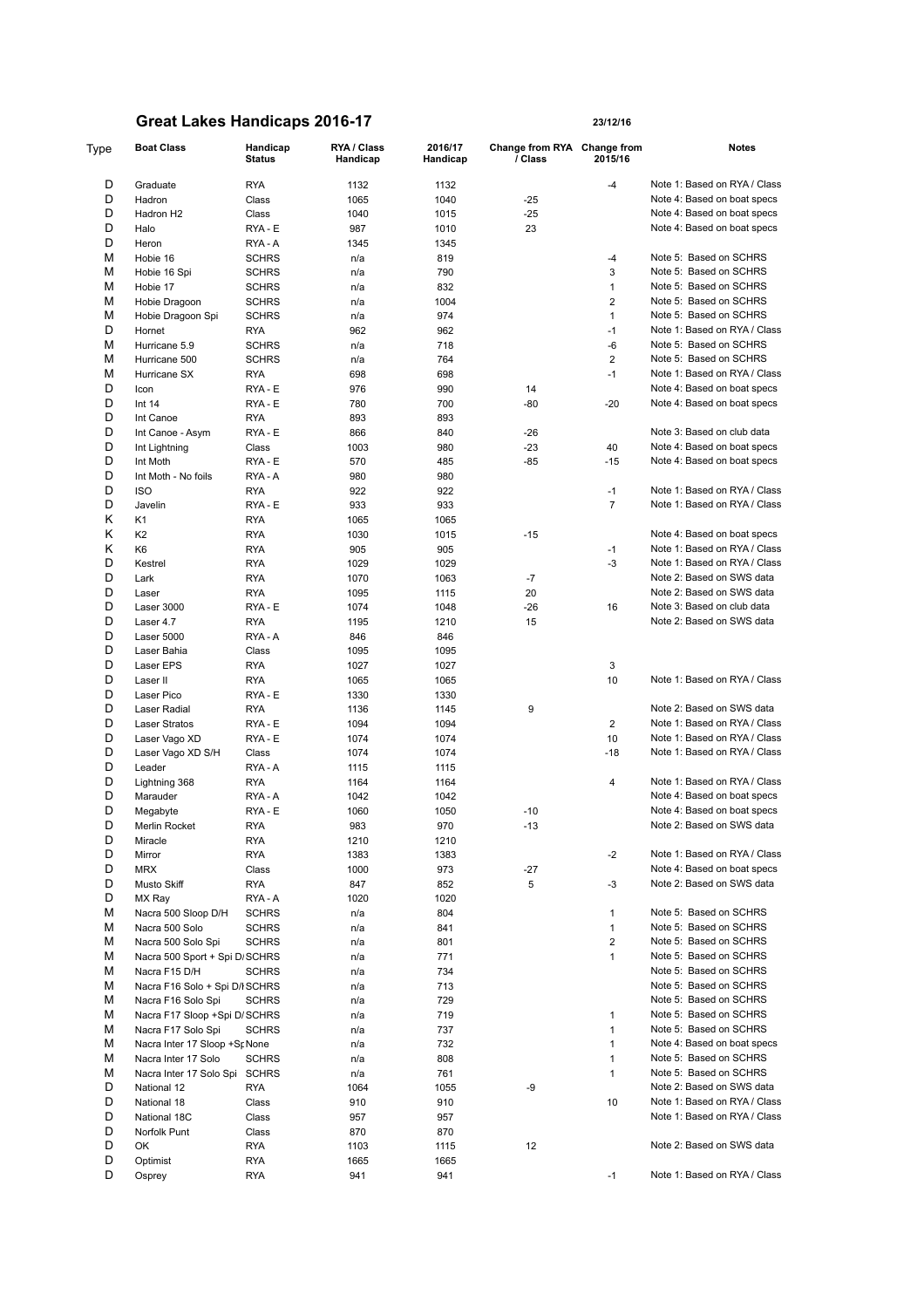| Type | <b>Boat Class</b>            | Handicap<br>Status | RYA / Class<br>Handicap | 2016/17<br>Handicap | Change from RYA Change from<br>/ Class | 2015/16        | <b>Notes</b>                 |
|------|------------------------------|--------------------|-------------------------|---------------------|----------------------------------------|----------------|------------------------------|
| D    | Otter                        | RYA - A            | 1275                    | 1275                |                                        |                |                              |
| D    | Pacer                        | RYA - A            | 1193                    | 1193                |                                        |                |                              |
| D    | Phantom                      | <b>RYA</b>         | 995                     | 1005                | 10                                     |                | Note 2: Based on SWS data    |
| М    | Prindle 15                   |                    |                         |                     |                                        | $-1$           | Note 5: Based on SCHRS       |
|      |                              | <b>SCHRS</b>       | n/a                     | 891                 |                                        |                |                              |
| М    | Prindle 18                   | <b>SCHRS</b>       | n/a                     | 782                 |                                        | 5              | Note 5: Based on SCHRS       |
| М    | Prindle 18.2                 | <b>SCHRS</b>       | n/a                     | 724                 |                                        | 5              | Note 5: Based on SCHRS       |
| М    | Prindle 19 Spi               | <b>SCHRS</b>       | n/a                     | 696                 |                                        | 4              | Note 5: Based on SCHRS       |
| D    | Punk                         | Class              | ??                      | 1010                |                                        |                | Note 4: Based on boat specs  |
| D    | Redwing                      | RYA - A            | 1094                    | 1094                |                                        | $\overline{2}$ |                              |
| D    | Rooster 8.1                  | <b>RYA</b>         | 1040                    | 1040                |                                        |                |                              |
| D    | RS Aero 5                    | RYA - E            | 1107                    | 1107                |                                        | 6              | Note 1: Based on RYA / Class |
| D    | RS Aero 7                    | <b>RYA</b>         | 1066                    | 1066                |                                        | $\overline{7}$ | Note 1: Based on RYA / Class |
| D    | RS Aero 9                    | <b>RYA</b>         | 1028                    | 1028                |                                        | $-3$           | Note 1: Based on RYA / Class |
| М    | RS Cat 16 Club S/H           | <b>SCHRS</b>       | n/a                     | 929                 |                                        | $\overline{2}$ | Note 5: Based on SCHRS       |
| М    | RS Cat 16 Race Spi D/H SCHRS |                    | n/a                     | 877                 |                                        | $\mathbf{1}$   | Note 5: Based on SCHRS       |
| М    |                              |                    |                         |                     |                                        |                | Note 5: Based on SCHRS       |
|      | RS Cat 16 S Sloop D/H SCHRS  |                    | n/a                     | 913                 |                                        | 1              |                              |
| М    | RS Cat 16 XL Spi D/H         | <b>SCHRS</b>       | n/a                     | 877                 |                                        | $\mathbf{1}$   | Note 5: Based on SCHRS       |
| D    | RS Feva                      | Class              | 1280                    | 1280                |                                        |                |                              |
| D    | RS Feva XL                   | <b>RYA</b>         | 1235                    | 1235                |                                        | 2              | Note 1: Based on RYA / Class |
| D    | <b>RS Quest</b>              | Class              | ??                      | 1110                |                                        | 20             | Note 4: Based on boat specs  |
| D    | RS Tera Pro                  | <b>RYA</b>         | 1356                    | 1356                |                                        | 5              |                              |
| D    | RS Tera Sport                | <b>RYA</b>         | 1457                    | 1457                |                                        |                |                              |
| D    | RS Vareo                     | <b>RYA</b>         | 1071                    | 1071                |                                        |                |                              |
| D    | <b>RS</b> Venture            | Class              | ??                      | 1092                |                                        |                | Note 4: Based on boat specs  |
| D    | <b>RS Vision</b>             | <b>RYA</b>         | 1134                    | 1134                |                                        | 18             | Note 1: Based on RYA / Class |
| D    |                              |                    |                         |                     |                                        |                |                              |
|      | RS100 10.2                   | <b>RYA</b>         | 978                     | 978                 |                                        | $-5$           | Note 1: Based on RYA / Class |
| D    | RS100 8.4                    | <b>RYA</b>         | 1004                    | 1004                |                                        | 4              | Note 1: Based on RYA / Class |
| D    | <b>RS200</b>                 | <b>RYA</b>         | 1047                    | 1059                | 12                                     |                | Note 2: Based on SWS data    |
| D    | <b>RS300</b>                 | <b>RYA</b>         | 979                     | 995                 | 16                                     |                | Note 2: Based on SWS data    |
| D    | <b>RS400</b>                 | <b>RYA</b>         | 943                     | 956                 | 13                                     |                | Note 2: Based on SWS data    |
| D    | <b>RS500</b>                 | <b>RYA</b>         | 973                     | 965                 | -8                                     |                | Note 3: Based on club data   |
| D    | <b>RS600</b>                 | <b>RYA</b>         | 920                     | 913                 | -7                                     |                | Note 2: Based on SWS data    |
| D    | <b>RS600 FF</b>              | Class              | ??                      | 485                 |                                        | $-15$          | Note 4: Based on boat specs  |
| D    | <b>RS700</b>                 | <b>RYA</b>         | 850                     | 852                 | $\overline{2}$                         | $-3$           | Note 2: Based on SWS data    |
| D    | <b>RS800</b>                 | <b>RYA</b>         | 817                     | 800                 | $-17$                                  |                | Note 2: Based on SWS data    |
| D    | <b>RS900</b>                 | Class              | ??                      | 750                 |                                        |                | Note 4: Based on boat specs  |
| D    |                              |                    |                         |                     |                                        |                | Note 2: Based on SWS data    |
|      | Scorpion                     | <b>RYA</b>         | 1040                    | 1027                | $-13$                                  |                |                              |
| D    | Seafly                       | RYA-A              | 1087                    | 1087                |                                        |                |                              |
| М    | Shadow                       | <b>SCHRS</b>       | n/a                     | 770                 |                                        | 1              | Note 5: Based on SCHRS       |
| М    | Shadow X                     | <b>SCHRS</b>       | n/a                     | 762                 |                                        |                | Note 5: Based on SCHRS       |
| М    | Shearwater                   | <b>SCHRS</b>       | n/a                     | 821                 |                                        | 11             | Note 5: Based on SCHRS       |
| D    | Signet                       | Class              | 1265                    | 1265                |                                        |                |                              |
| Κ    | SK <sub>2</sub>              | Class              | 953                     | 929                 | -24                                    |                | Note 4: Based on boat specs  |
| D    | SK4                          | Class              | 760                     | 705                 | -55                                    |                | Note 4: Based on boat specs  |
| М    | <b>SL16</b>                  | <b>SCHRS</b>       | n/a                     | 785                 |                                        | $-2$           | Note 5: Based on SCHRS       |
| D    |                              |                    |                         |                     |                                        |                | Note 1: Based on RYA / Class |
|      | Snipe                        | RYA - E            | 1088                    | 1088                |                                        | $\mathbf{1}$   |                              |
| D    | Solo                         | <b>RYA</b>         | 1140                    | 1150                | 10                                     | 4              | Note 2: Based on SWS data    |
| D    | Solution                     | <b>RYA</b>         | 1090                    | 1090                |                                        |                |                              |
| Κ    | Sonar                        | RYA - A            | 940                     | 940                 |                                        | 18             | Note 1: Based on RYA / Class |
| D    | Spice                        | RYA-A              | 930                     | 930                 |                                        |                |                              |
| М    | Spitfire                     | <b>RYA</b>         | 712                     | 712                 |                                        |                |                              |
| М    | Spitfire Spi S/H             | None               | n/a                     | 744                 |                                        | $-4$           | Note 4: Based on boat specs  |
| D    | Splash                       | RYA - E            | 1208                    | 1208                |                                        | 8              | Note 1: Based on RYA / Class |
| D    | Sport 14                     | RYA - A            | 1055                    | 1055                |                                        |                |                              |
| D    | Sport 16                     | Class              | 1040                    | 1040                |                                        |                |                              |
|      |                              |                    |                         |                     |                                        |                |                              |
| М    | Sprint 15                    | <b>RYA</b>         | 931                     | 931                 |                                        | $-2$           | Note 1: Based on RYA / Class |
| М    | Sprint 15 D/H                | <b>SCHRS</b>       | n/a                     | 928                 |                                        | $-2$           | Note 5: Based on SCHRS       |
| М    | Sprint 15 Sport              | <b>RYA</b>         | 894                     | 894                 |                                        | 4              | Note 1: Based on RYA / Class |
| D    | Streaker                     | <b>RYA</b>         | 1137                    | 1151                | 14                                     | 5              | Note 2: Based on SWS data    |
| D    | Sunfish                      | RYA - A            | 1229                    | 1200                | $-29$                                  | 21             | Note 4: Based on boat specs  |
| D    | Supernova                    | <b>RYA</b>         | 1075                    | 1075                |                                        | 4              | Note 1: Based on RYA / Class |
| D    | Tasar                        | <b>RYA</b>         | 1023                    | 1023                |                                        |                |                              |
| D    | Thames A Rater               | Class              | ??                      | 860                 |                                        |                | Note 3: Based on club data   |
|      |                              |                    |                         |                     |                                        |                |                              |

M Topaz 12 SCHRS n/a 965 965 Note 5: Based on SCHRS Note 5: Rased on SCHRS Note 5: Based on SCHRS Note 5: Based on SCHRS M Topaz 14C SCHRS n/a 977 97 1 Note 5: Based on SCHRS<br>
M Topaz 14CX Spi SCHRS n/a 945 945 2 Note 5: Based on SCHRS M Topaz 14CX Spi SCHRS n/a 945 945 2 Note 5: Based on SCHRS<br>M Topaz 14CX Spi SCHRS n/a 945 2 Note 4: Based on boat spec

M Topaz 14Xtreme D/H SCHRS n/a 889 1 Note 4: Based on boat specs<br>
M Topaz 14Xtreme S/H SCHRS n/a 874 874 1 Note 5: Based on SCHRS M Topaz 14Xtreme S/H SCHRS n/a 874 877 1 Note 5: Based on SCHRS 1 Note 5: Based on SCHRS 1 Note 5: Based on SCHRS 1 Note 5: Based on SCHRS n/a and 897 and 897 and 897 and 897 and 897 and 897 and 897 and 80 km s and 80 km s and 80 km s and 80 km s and 80 km s and 80 km s and 80 km s and 80 km s and 80 km s and 80 km s and 80 km s and 80 km s and 80 km s and 80